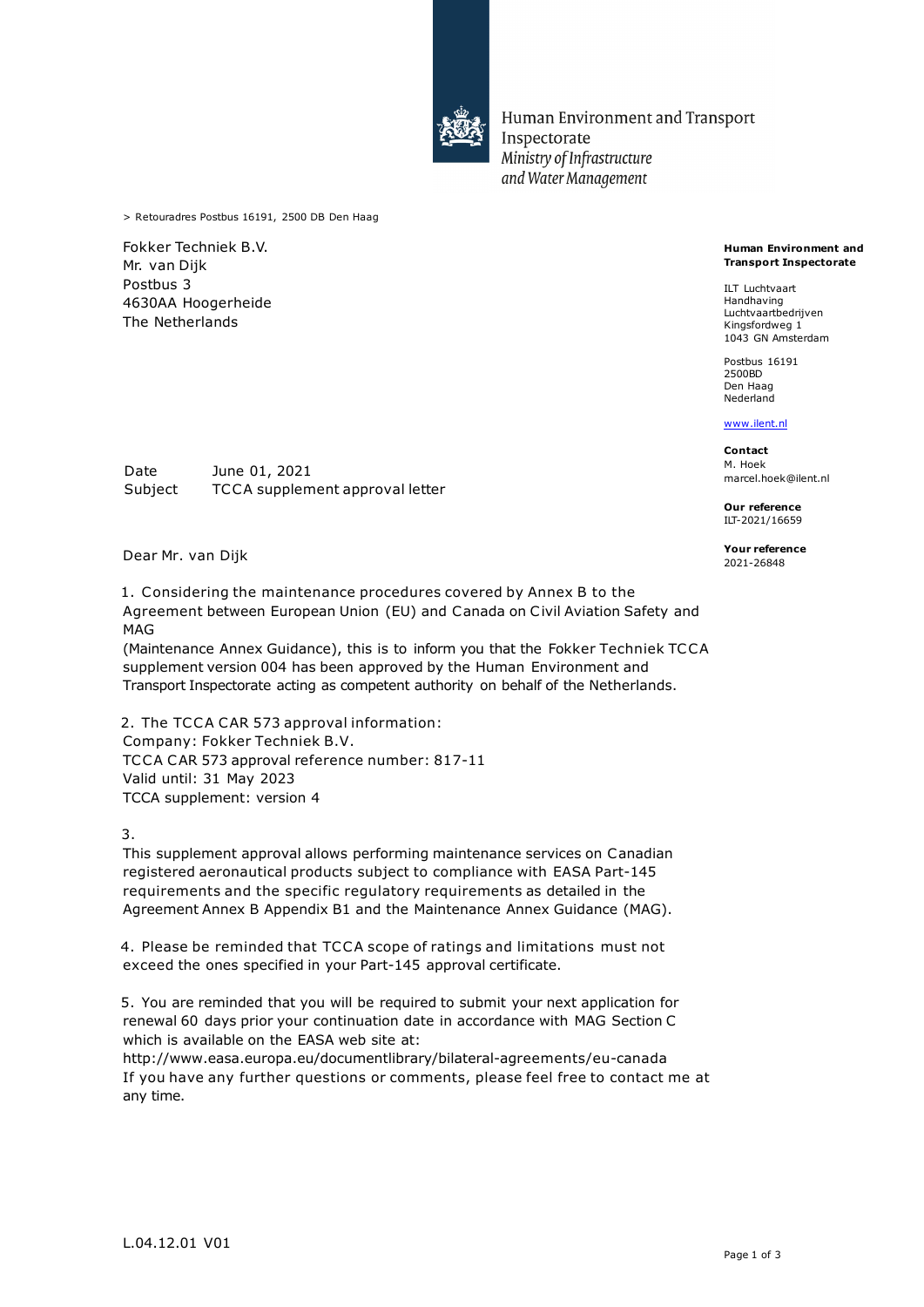An amended status sheet, mentioning this new revision of the TCCA supplement, has been sent to you together with the approval letter for MOE version 008.

Yours sincerely,

THE MINISTER OF INFRASTRUCTURE AND WATER MANAGEMENT, On her behalf THE INSPECTOR CIVIL AVIATION AUTHORITY THE NETHERLANDS, Mr. M. Hoek

#### **Human Environment and Transport Inspectorate**

ILT Luchtvaart Handhaving Luchtvaartbedrijven Kingsfordweg 1 1043 GN Amsterdam

Postbus 16191 2500BD Den Haag Nederland

# [www.ilent.nl](http://www.ilent.nl/)

**Our reference** ILT-2021/16659

**Your reference** 2021-26848